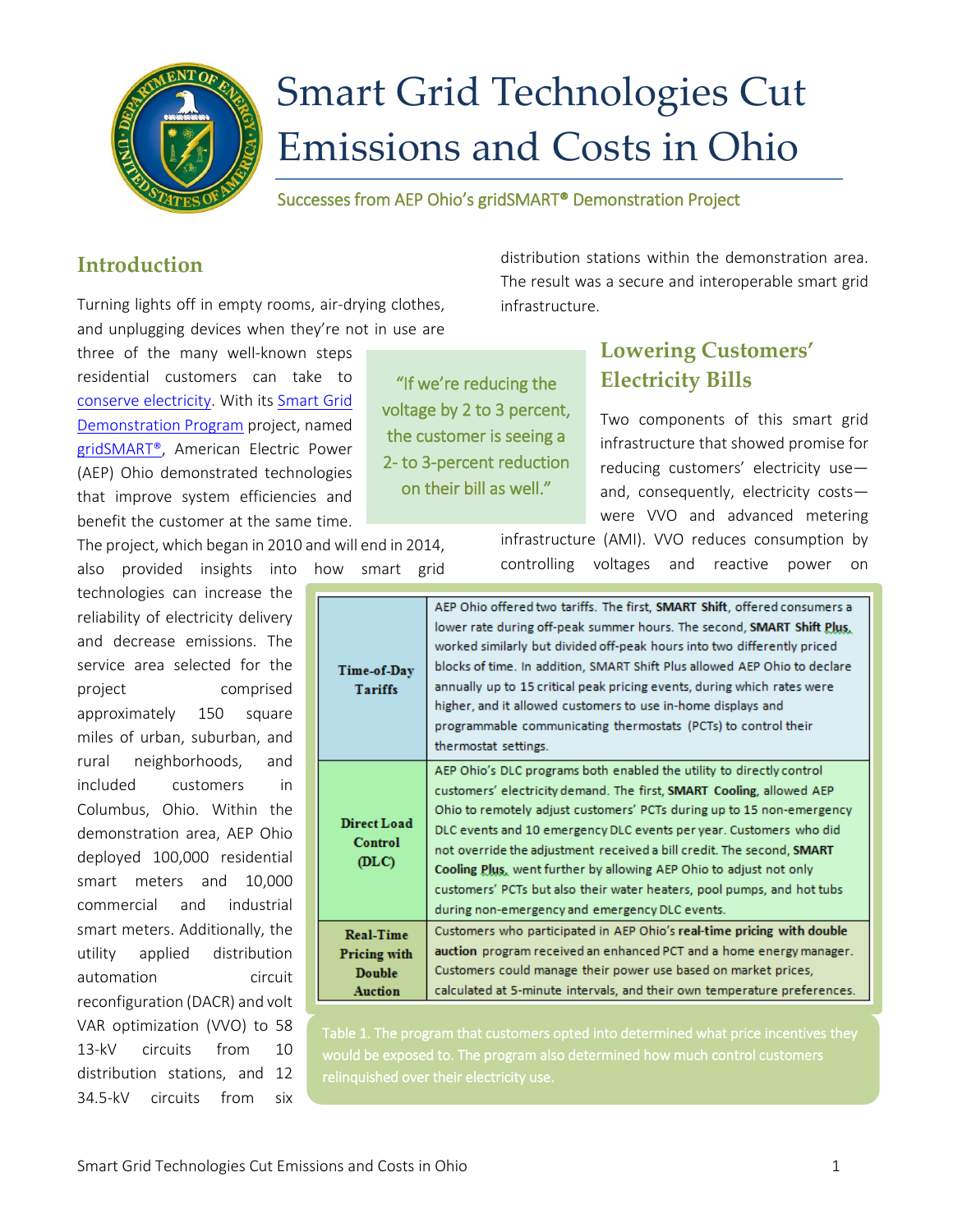distribution lines, and AMI enables pricing programs that give customers an incentive to conserve electricity. According to Scott S. Osterholt, the project leader of gridSMART, circuits on which VVO technology was installed experienced energyconsumption reductions of 2 to 3 percent. "If we're reducing the voltage by 2 to 3 percent, the customer is seeing a 2- to 3-percent reduction on their bill as well," Osterholt adds.

AMI technology supplied a price signal to customers enrolled in one of five pricing programs (see Table 1): a two-tier, time-of-day tariff; a three-tier, time-of-day tariff with [critical peak pricing;](https://www.smartgrid.gov/lexicon/6/letter_c) two direct load control programs, and a real-time pricing with double auction program. <sup>1</sup> As AEP Ohio's *[Final Technical Report](https://www.smartgrid.gov/sites/default/files/doc/files/AEP%20Ohio_DE-OE-0000193_Final%20Technical%20Report_06-23-2014.pdf)* states, customers enrolled in the programs reported an average savings of \$20, or about 15 percent,<sup>2</sup> on their monthly electricity costs in summer.

Consumers in all programs reduced demand during thermostat adjustment events, with direct load control programs reducing this demand twice as much as the tariff and double-auction programs. Customer satisfaction ratings for the program ranged from 67 to 76 percent.

#### **Improving Distribution Reliability**

DACR, another demonstrated technology, made electricity interruptions shorter and rarer. Circuits on which DACR was deployed consistently had a lower System Average Interruption Frequency Index (SAIFI) and System Average Interruption Duration Index (SAIDI) than circuits without DACR did. By the project's conclusion, deploying DACR had reduced SAIFI by 25 percent and SAIDI by 20 percent.

 $1$  During a double auction, consumers submit bids while sellers simultaneously submit their asking prices. In the context of this project, consumers submitted bids by adjusting a home energy manager; locational marginal

 $\overline{\phantom{a}}$ 

DACR's impact on reliability is further illustrated by the reduction of customer minutes of interruption (CMI) during the course of the project. By using DACR, AEP Ohio was able to reduce CMI by 1.6 million in 2012. The following year saw even bigger improvements. In 2013, 2.6 million CMI were avoided.

"We're touting even higher numbers as we roll [DACR] out," says Osterholt. "We are learning, what are the impacts? How can we drive higher numbers?"

As AEP Ohio deploys DACR more widely throughout the service area, the utility will target circuits that DACR would benefit most dramatically. By carefully selecting where DACR is deployed, AEP Ohio aims to achieve a 30 percent reduction in CMI, says Osterholt.

"We can envision saving the customers 21 million outage minutes a year," he said. "That would save customers \$1 billion in societal costs over a 15-year period."

## **Reducing Emissions**

AEP Ohio also showed that the demonstrated technologies reduce greenhouse gas emissions and pollutants. Through VVO alone (see Figure 1), AEP Ohio kept 2,679 metric tons of carbon dioxide from being emitted by coal-fired generation over the course of the project. To put that into perspective, removing 564 cars from the road would save the same amount of carbon dioxide.

But VVO's environmental benefits don't begin and end with carbon dioxide reductions. Reduced coalfired generation leads to decreased nitrogen oxides, sulfur dioxide, and particulate matter. In deploying AMI, AEP Ohio eliminated 187 meter reading routes out of a total of 994—and kept 29 metric tons of

prices were simultaneously set by PJM Interconnection, the independent system operator.

<sup>&</sup>lt;sup>2</sup> Based on [AEP-reported averages](https://aepohio.com/save/demoproject/SmartShift.aspx?ctype=h) of 1,000 kW monthly usage and \$120 in monthly electricity costs.